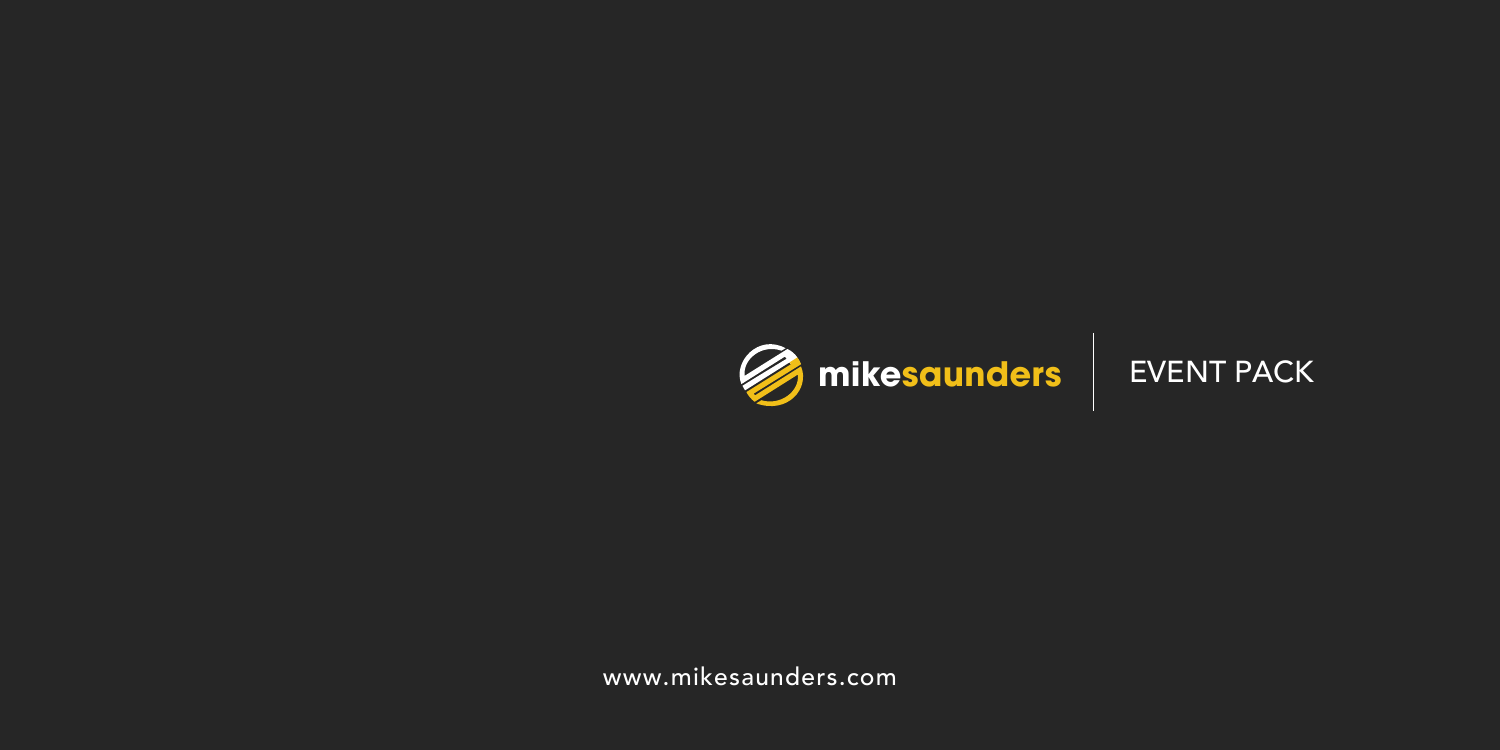1

# **INTRODUCTION TO MIKE**

*Technology fails unless it adds value to people's lives. People are the centerpiece of life, the purpose behind the products and services we create. Your next speaker shares insight into bridging the gap between people and technology.*

*A catalyst and visionary, Mike has pioneered a number of businesses to meet people's needs in a digital economy. He is the CEO of DigitLab, a strategic digital agency dedicated to solving business challenges. He is also the founder of the DigitLab Academy and two non-profit organisations focused on supporting women in digital and young entrepreneurs.*

*Mike is an internationally acclaimed speaker and the author of three books. He has received global recognition as a digital thought leader, with a deep belief that entrepreneurship is one of the most powerful solutions to poverty.*

*Using his frenetic energy and mischievous curiosity, he thrives in processing the complex and distilling it into simple formulas and solutions.*

*Please welcome… Mike Saunders.*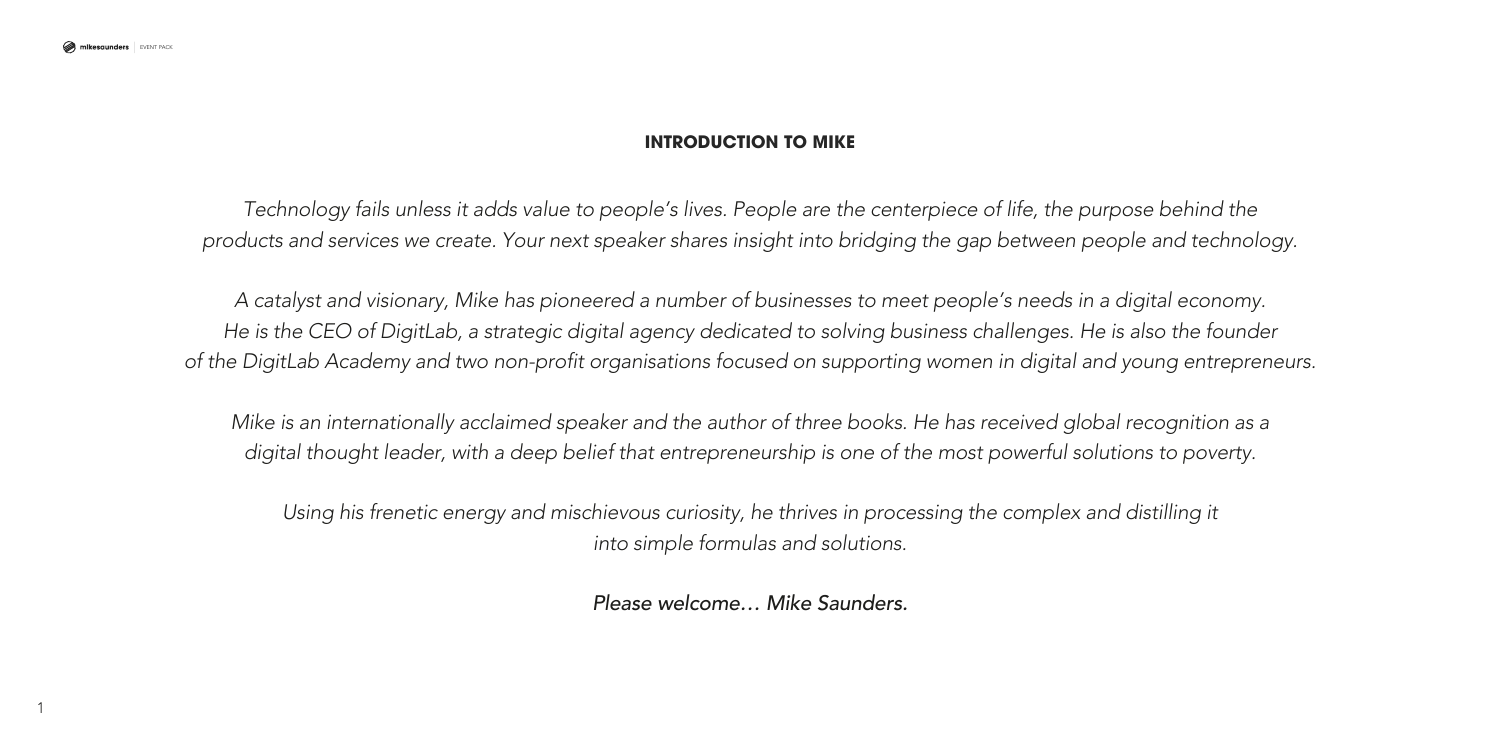### **LOGO USAGE**

You are welcome to use the name, photo's and logo of Mike Saunders to promote your conference. In cases like this we ask that you request press and marketing photos and use the Mike Saunders logo in the following manner.

### *Contact: stacey@brave-narrative.com*

*Note:* For the most part, the logo will have the type and logo mark combined, but there are some instances when the logo mark can be used separate from the type.

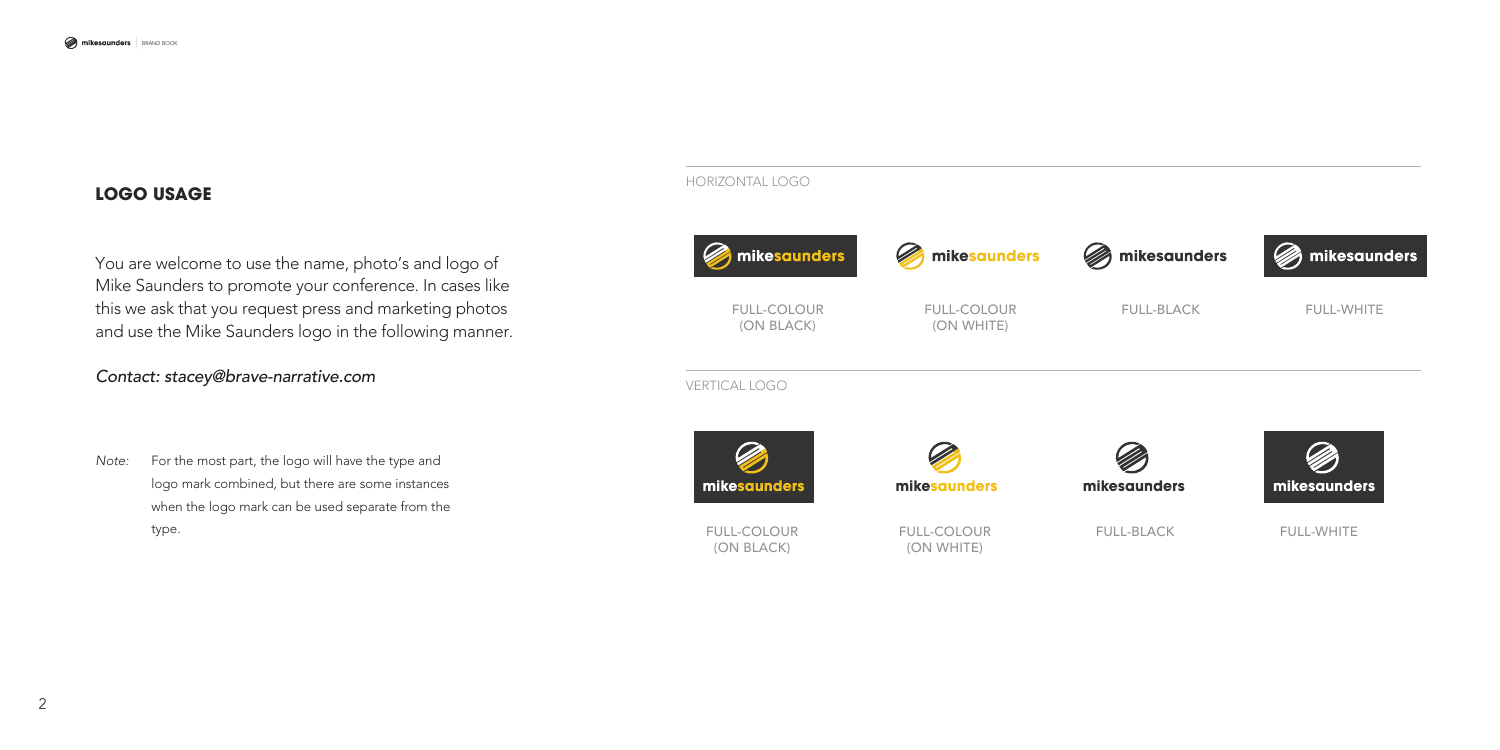mikesaunders | EVENT PACK

# **MIKES' TECH RIDER**

Please ensure the following is provided for Mike's presentation.